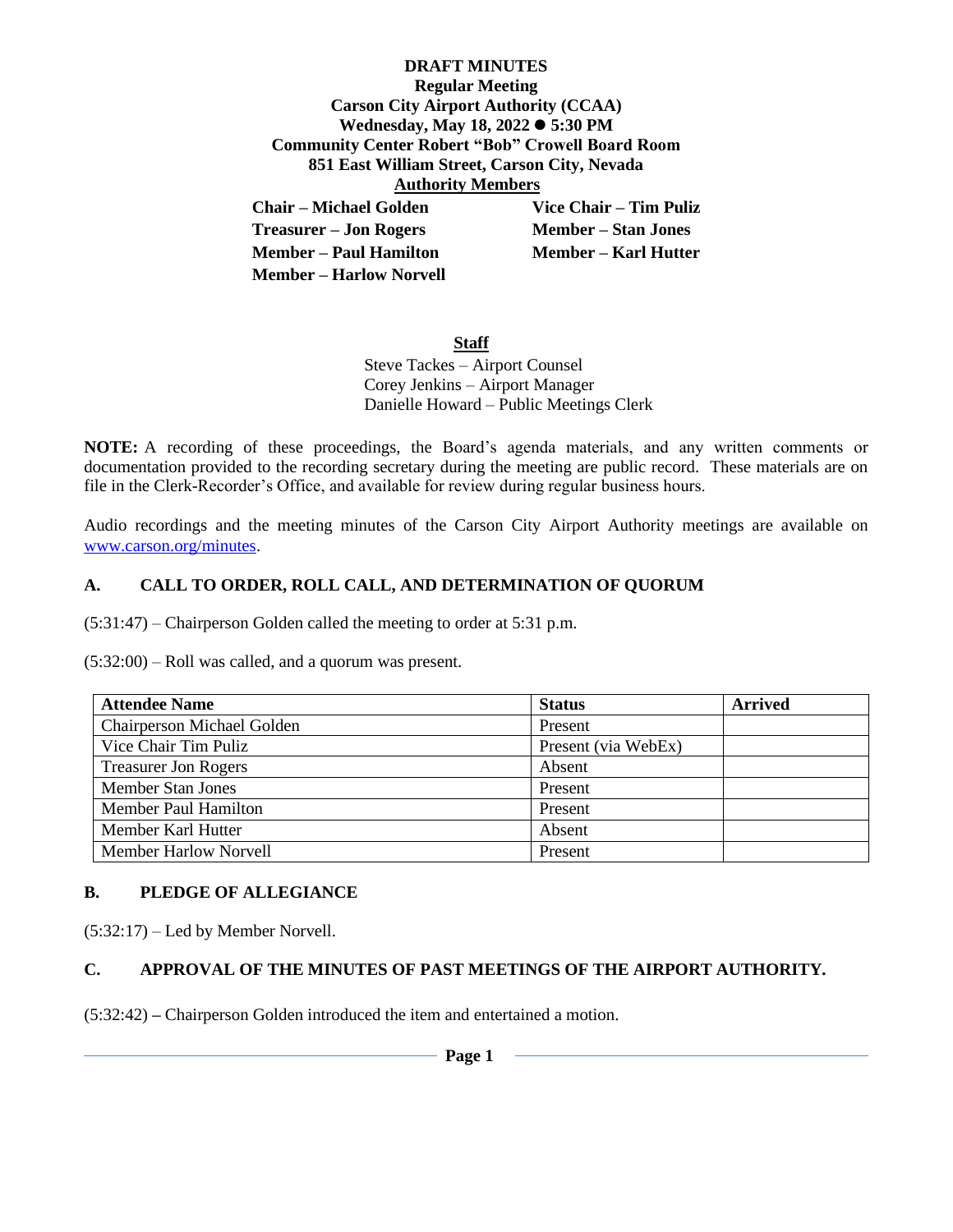| <b>RESULT:</b>     | $APPROVED (4-0-1)$              |
|--------------------|---------------------------------|
| <b>MOVER:</b>      | Jones                           |
| <b>SECONDER:</b>   | <b>Norvell</b>                  |
| AYES:              | Puliz, Jones, Hamilton, Norvell |
| <b>NAYS:</b>       | None                            |
| <b>ABSTENTIONS</b> | Golden                          |
| <b>ABSENT:</b>     | Rogers, Hutter                  |

**(5:33:00) – MOTION: Member Jones moved to approve the April 20, 2022 meeting minutes as presented. Chairperson Golden abstained, as he was absent during the April 20, 2022 meeting.**

# **D. MODIFICATION OF THE AGENDA.**

(5:33:43) – Chairperson Golden noted that there were no modifications to the agenda.

## **E. PUBLIC COMMENT.**

(5:33:49) – Chairperson Golden entertained public comments; however, none were forthcoming.

## **F. AIRPORT ENGINEER'S REPORT**

(5:34:34) – Chairperson Golden introduced the item. Armstrong Consultants Airport Project Manager Nadine Crow presented the report, which is incorporated into the record, and responded to clarifying questions.

## **G. PUBLIC HEARINGS**

# **1. FOR DISCUSSION AND POSSIBLE ACTION: APPROVE FAA AIRPORT CAPITAL IMPROVEMENT PLAN (ACIP) 2022-2023**

(5:38:48) – Chairperson Golden introduced the item. Ms. Crow presented the 2022-2023 Airport Capital Improvement Plan (ACIP), which is incorporated into the record, and responded to clarifying questions.

(5:43:28) – Chairperson Golden pointed out how the Authority had not received any bids for the Snow Removal Equipment Building before and asked if it would be appropriate to move another project to fiscal year (FY) 2023 to avoid losing a funding opportunity in case the Authority does not get any bids again. Ms. Crow stated that she could make a note of Chairperson Golden's feedback for the following year's ACIP list and possibly develop a plan of action to swap or replace the Snow Removal Equipment Building project with another project or move the projects up on the list. She added that she would work with Mr. Jenkins to establish a priority project, and she noted that having the Snow Removal Equipment Building on the ACIP was beneficial by increasing the likelihood of the project being placed on the Federal Aviation Administration's (FAA) next letter of intent to fund. Mr. Jenkins added that he had spoken to multiple contractors at a National Business Aviation Association (NBAA) conference he attended concerning the Snow Removal Equipment Building project, and some of the contractors stated that they "would have been on it if they were aware." He believed that if the Authority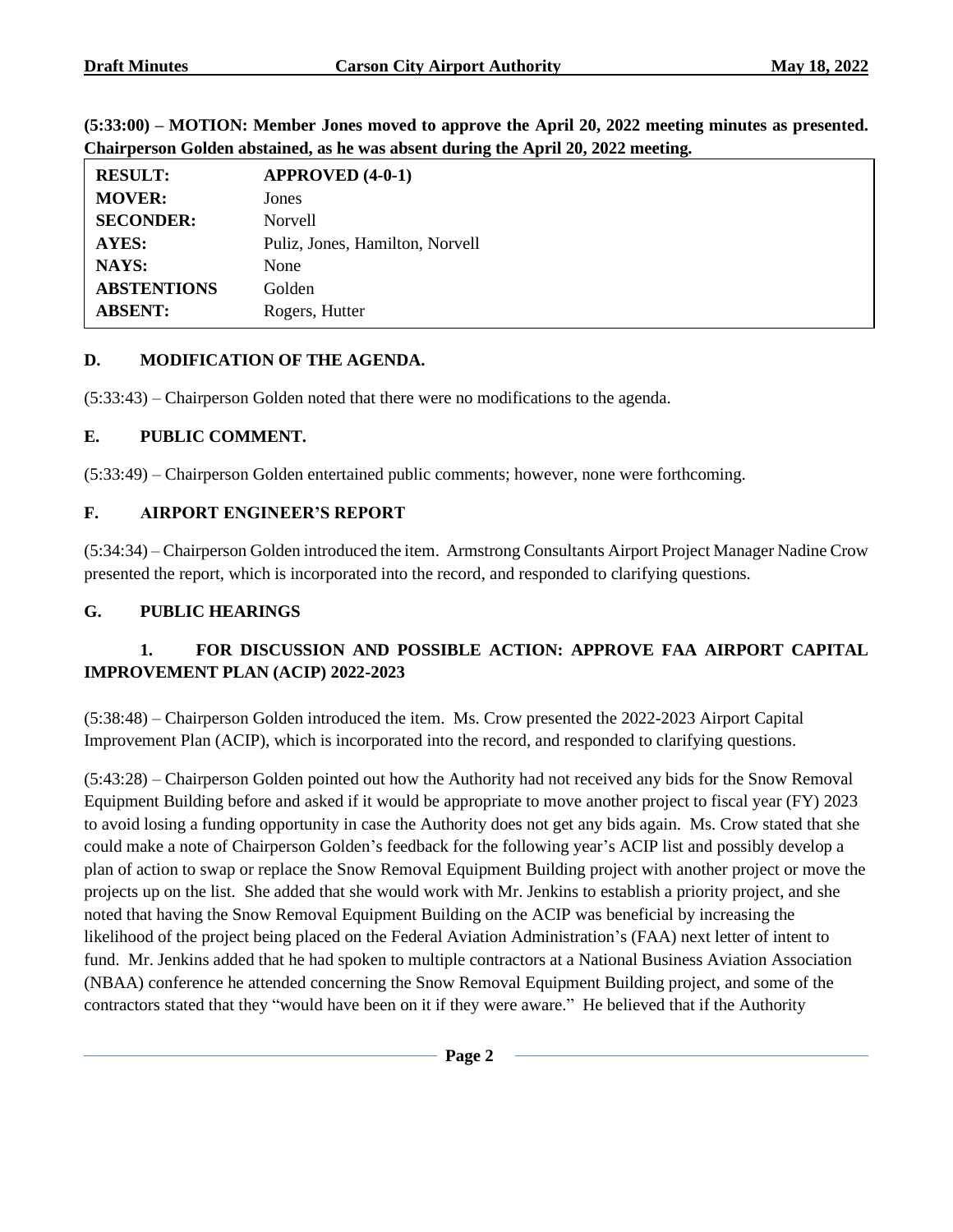advertised with the NBAA for that project, Nevada contractors would be informed about the project, and the Authority "will have a good response" to the project.

(5:47:05) – Chairperson Golden entertained additional Member comments and questions and, when none were forthcoming, entertained a motion.

**(5:47:42) – MOTION: Member Puliz moved to approve the 2022-2023 ACIP for the Carson City Airport as submitted.**

| <b>RESULT:</b>     | $APPROVED (5-0-0)$                      |
|--------------------|-----------------------------------------|
| <b>MOVER:</b>      | <b>Puliz</b>                            |
| <b>SECONDER:</b>   | Norvell                                 |
| AYES:              | Golden, Puliz, Jones, Hamilton, Norvell |
| NAYS:              | None                                    |
| <b>ABSTENTIONS</b> | None                                    |
| <b>ABSENT:</b>     | Rogers, Hutter                          |

## **2. FOR DISCUSSION AND POSSIBLE ACTION: REVIEW AND DISCUSS CHANGE, IF ANY, TO THE TENTATIVE FY 2022-2023 FINAL BUDGET AND ADOPTION OF THE RESULTING FINAL BUDGET.**

(5:48:23) – Chairperson Golden introduced the item. Mr. Jenkins referenced the Staff Report and the final CCAA Budget Worksheet for FY 2022-2023, both of which are incorporated into the record. He also entertained Member questions; however, none were forthcoming. Chairperson Golden entertained a motion.

**(5:53:06) – MOTION: Member Norvell moved to approve the FY 2022-2023 CCAA Budget.**

| <b>RESULT:</b>     | $APPROVED (5-0-0)$                      |
|--------------------|-----------------------------------------|
| <b>MOVER:</b>      | <b>Norvell</b>                          |
| <b>SECONDER:</b>   | Hamilton                                |
| AYES:              | Golden, Puliz, Jones, Hamilton, Norvell |
| NAYS:              | None                                    |
| <b>ABSTENTIONS</b> | None                                    |
| <b>ABSENT:</b>     | Rogers, Hutter                          |

# **3. FOR DISCUSSION AND POSSIBLE ACTION: APPROVAL OF THE PROPOSED UPDATED EXPENSE FROM YESCO FOR DEVELOPMENT AND INSTALLATION OF A NEW AIRPORT SIGN.**

(5:53:46) – Chairperson Golden introduced the item. Mr. Jenkins referenced the Staff Report and the accompanying attachments, all of which are incorporated into the record.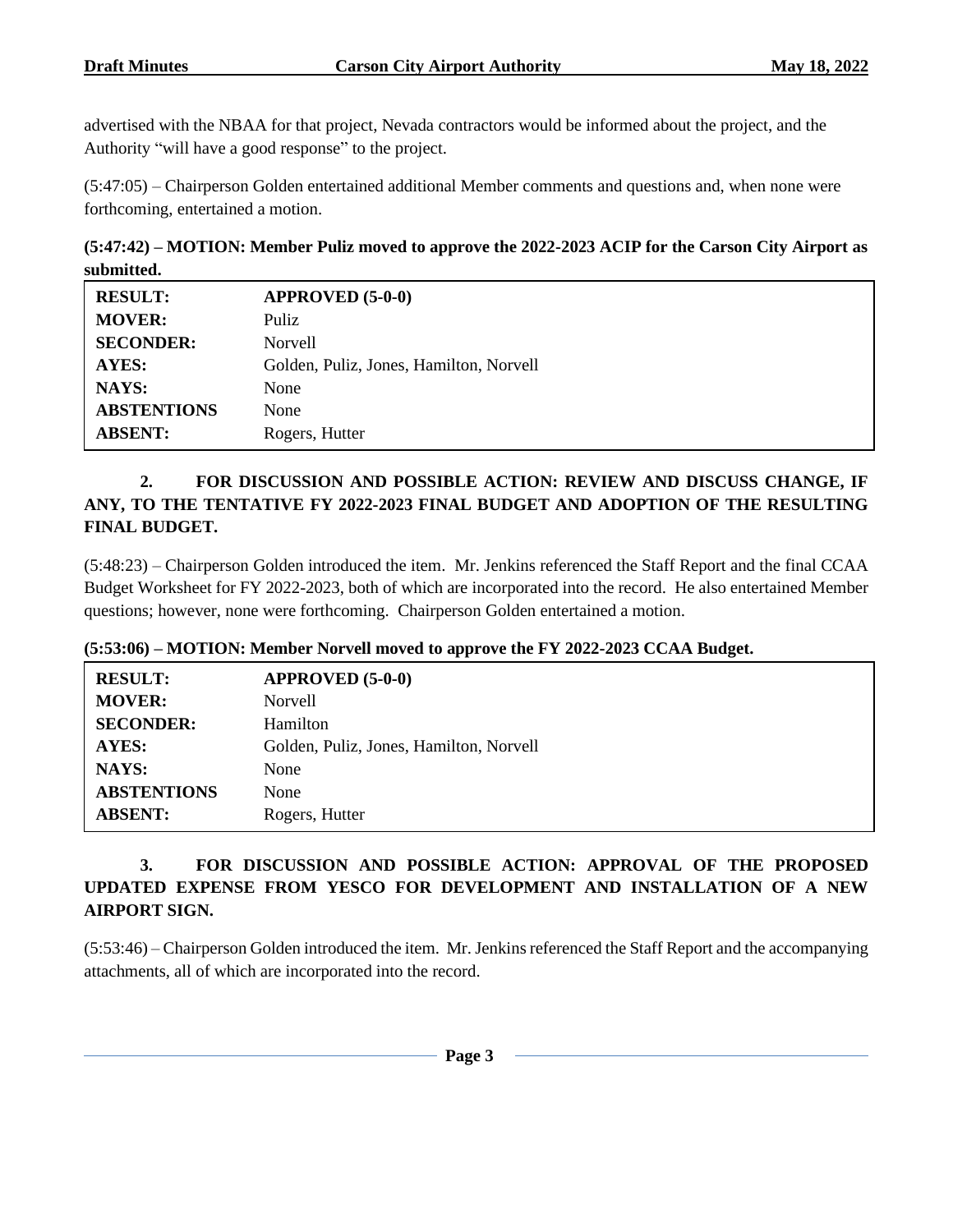(5:56:57) – In response to Member Jones' input, Mr. Jenkins indicated that the "FlyCarsonCity.com" text would be removed and replaced with the elevation. Mr. Jenkins also sent YESCO some new graphics that were not included in the proposal. Chairperson Golden added that the words "Carson City Airport" on the proposed signage rendering were diminished in comparison to the "FlyCarsonCity.com" text, and he wished to make the name "Carson City Airport" "very visible." Mr. Jenkins agreed to move "Carson City Airport" to the top of the signage, and Chairperson Golden suggested reviewing a rendering of the suggested changes from YESCO for Mr. Jenkins' and Commissioner Jones' approval. Chairperson Golden also proposed placing "Carson City" at the top of the signage in place of the stars, "Airport" could be moved to the bottom of the signage where it states "FlyCarsonCity.com," and "Airport" at the bottom of the State logo could be replaced with the elevation. Mr. Jenkins supported Chairperson Golden's idea. The Members were all in favor of the updated sign proposal as well as the suggested changes.

 $(6:01:00)$  – Vice Chairperson Puliz offered to assist with rendering suggestions using his design software and the logo on the proposed signage rendering.

**(6:01:51) – MOTION: Member Hamilton moved to approve the updated sign proposal with the suggested changes as articulated and upon review and approval of the rendering by Mr. Jenkins and Commissioner Jones for the development and installation of a new Airport sign.**

| <b>RESULT:</b>     | $APPROVED (5-0-0)$                      |
|--------------------|-----------------------------------------|
| <b>MOVER:</b>      | Hamilton                                |
| <b>SECONDER:</b>   | Jones                                   |
| <b>AYES:</b>       | Golden, Puliz, Jones, Hamilton, Norvell |
| NAYS:              | None                                    |
| <b>ABSTENTIONS</b> | None                                    |
| <b>ABSENT:</b>     | Rogers, Hutter                          |

## **H. AIRPORT MANAGER'S REPORT**

(6:02:47) – Mr. Jenkins presented his report, which is incorporated into the record, and responded to clarifying questions.

(6:08:02) – Chairperson Golden pointed out that the weather conditions were another factor that impacted fuel sales during the previous month. Member Norvell commented about how Signature Flight Support, located at Boston Logan International Airport, had fuel priced at \$13.62 per gallon while Jet Aviation in Bedford, Massachusetts had fuel priced at \$12.09 per gallon, and fuel was priced at \$10.31 per gallon in Beverly, Massachusetts. Chairperson Golden indicated that, based on conversations with Airport patrons, a decrease in fuel sales was "just going to happen" because people were "just not flying" rather than choosing not to buy fuel at the Airport.

# **I. LEGAL COUNSEL'S REPORT**

 $(6:10:56)$  – Mr. Tackes reported on the following items:

**Page 4**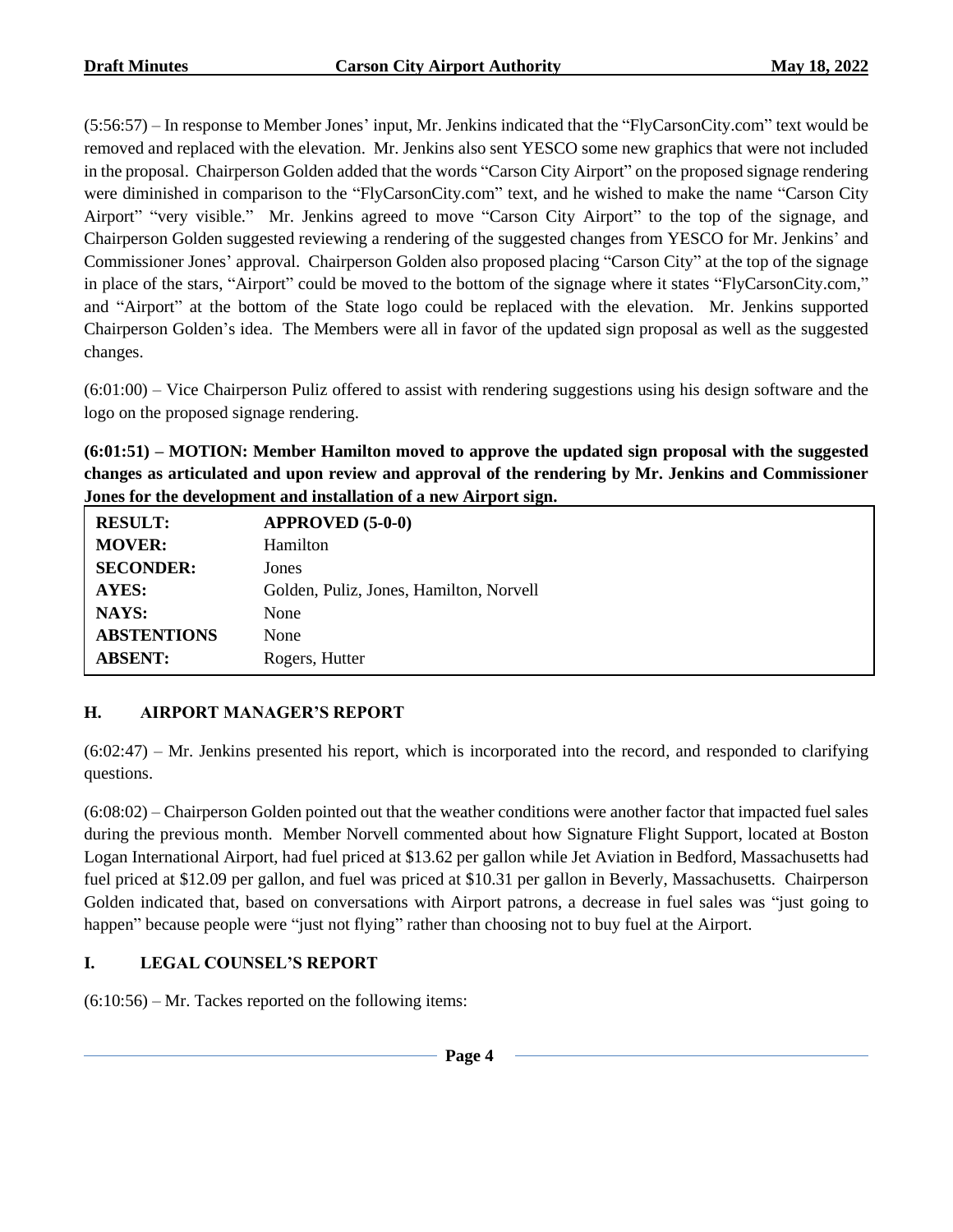- An Albatross aircraft would be sold on Friday, May 20, 2022 in its current condition, and Mr. Tackes was told that the aircraft was "in great shape." Mr. Tackes indicated that the lien documents from December 2021 had been filed with the FAA, and he had checked with the FAA to ensure that the documents were on file, though he had reached phone recordings when attempting to call the FAA. Additionally, there were two individuals with backgrounds in Albatross aircraft and large Roman aircraft who had expressed an interest in the aircraft.
- There was a meeting involving Mr. Tackes, Carson Tahoe Executive LLC (CTE), Mr. Jenkins, Commissioner Hutter, and Commissioner Norvell regarding preliminary engineering estimates that CTE had done and had indicated that CTE "can't go forward with it at these kinds of costs," as the estimate was roughly \$14 million for the infrastructure for the Airport side of the project. Commissioner Hutter had pointed out during the meeting that \$4 million of the \$14 million was for through-the-fence access ways, which were really an obligation on the other side of the fence, and that portion should not be a part of the estimate for the cost to build the hangars on the Airport side. Mr. Tackes had stated that because CTE also owns the other side of the fence, it would be logical to build the hangars and do the infrastructure at the same time. The meeting with CTE also involved discussing alternatives, and the rental rate on the lease was "such a tiny component of this project," as the construction, the concrete, the underground, the utilities, and the paving expenses were driving the cost estimate up. One of the options that the CTE may return to the Authority with was a proposal to lease the first third or fourth of the small portion of land and build the Airport side and the other side of the fence at the same time as one much smaller project, though James Pickett, Ladera Ventures, LLC Manager and CTE Representative, cautioned during the meeting that "if the numbers come in like they did for the Airport project, it could be a while before that project goes forward because the numbers are kind of scary." Mr. Tackes referenced the briefing regarding through-the-fence, which is incorporated into the record. Mr. Tackes had shared much of the information outlined in the briefing with Mr. Pickett because CTE's outside project is common area that is adjacent to the Airport that servies the individual parcels located around that common area, which does not fit the through-the-fence ordinance or the John D. Winters Property Rights Agreement, and Mr. Tackes believed that the FAA "would have a real difficult time with it" because the FAA does not support through-the-fence agreements. He added that Mr. Jenkins has suggested some "pretty clever" solutions.
- Regarding the helicopter incident reported by Mr. Jenkins during item H, Mr. Tackes was involved in an all-day meeting with the Nevada Department of Conservation and Natural Resources (DCNR) Director, which oversees the Nevada Division of Forestry (NDF), and Mr. Tackes had mentioned the incident to the Director. The incident was also a problem for the community and not just the Airport, as individuals who had witnessed the event stated that "the plume of dust was so large it completely covered the mobile home park that's just south of us." Mr. Tackes noted that "we go out of our way on the Airport to remain good friends to those people in the mobile home park, many of whom are elderly on fixed incomes, so it doesn't help us, and it doesn't help NDF, and it doesn't help anybody when we're completely dusting their homes." He was glad that Mr. Jenkins had handled the matter and spoke to the Carson City Fire Department about how the dusty environment next to an inhabited area or the hangars was not a good location for its training.
- The Fire Station parcel was still a part of the Airport, and Staff were working with Carson City Public Works Department Real Property Manager Robert Nellis to get it "split off." The Airport and Mr. Nellis